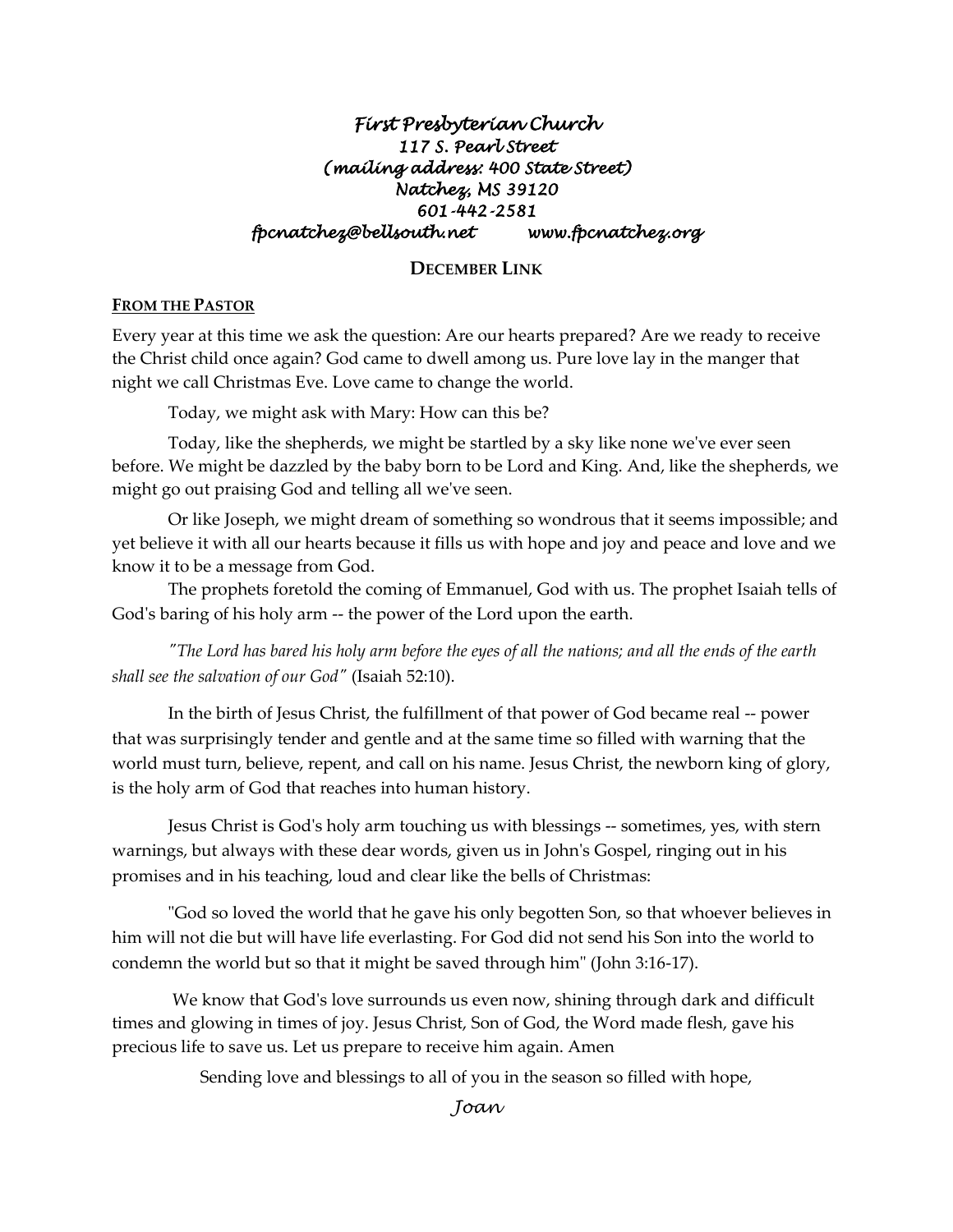### **MUSIC NOTES**

Dear First Family,

Greetings, to you and grace from the Father of our Lord and Savior Jesus Christ! It has been such a dark year for so many people, that I wanted to bring you some bright words....and here they are:

"Arise, shine; for your light has come, and the glory of the LORD has risen upon you. "

*The Message* puts it this way:

"Get out of bed, Jerusalem! Wake up. Put your face in the sunlight. God's bright glory has risen for you. The whole earth is wrapped in darkness, all people sunk in deep darkness, But God rises on you, his sunrise glory breaks over you. "

This is the message of Advent, which as you've read elsewhere, means "coming." Truly the light has come, but in some respects, we must wait for it. I've listened to the radio for years, where broadcasters play Christmas music beginning in early November. By the time Christmas finally arrives, the average person is sick of Christmas carols and Christmas parodies.

But the truth remains that Christmas is worth waiting for, and sometimes we need to prepare ourselves. You might have noticed this past Sunday that over half the shutters on the Sanctuary were closed. This is symbolic, by the way, and each week, one of them will be opened....as the Light of Christmas draws ever nearer. You might have noticed also that the First Sunday in Advent contained some Christmas carols.

This was deliberate, as some of us have been exposed to so much darkness, from the election, to social unrest, to racial inequalities, and to the unrest related to the pandemic. Pastor Joan and I decided to begin singing Christmas hymns a little early. Because perhaps many of us need the joy, the passion, and the light-heartedness that comes with Christmas. I beg of you, embrace this joy. There is no greater joy than of knowing Christ. The Christ of Christmas.

Be filled with joy, and I hope the music contains some of it for you. Each week we will open the shutters a little more to let the light in. Bathe in it. It is God's visible manifestation of His power and might. That light far supersedes the darkness that would engulf us all.

He is King. Let us all rejoice. *Unresting, unhasting, and silent as light.* That is our God, waiting for us to seek Him. Through music. Through sighs. Through heartache and triumph. He is never far away.

Have a blessed day. Have a best day. Our God reigns forever.

In Christ,

Jon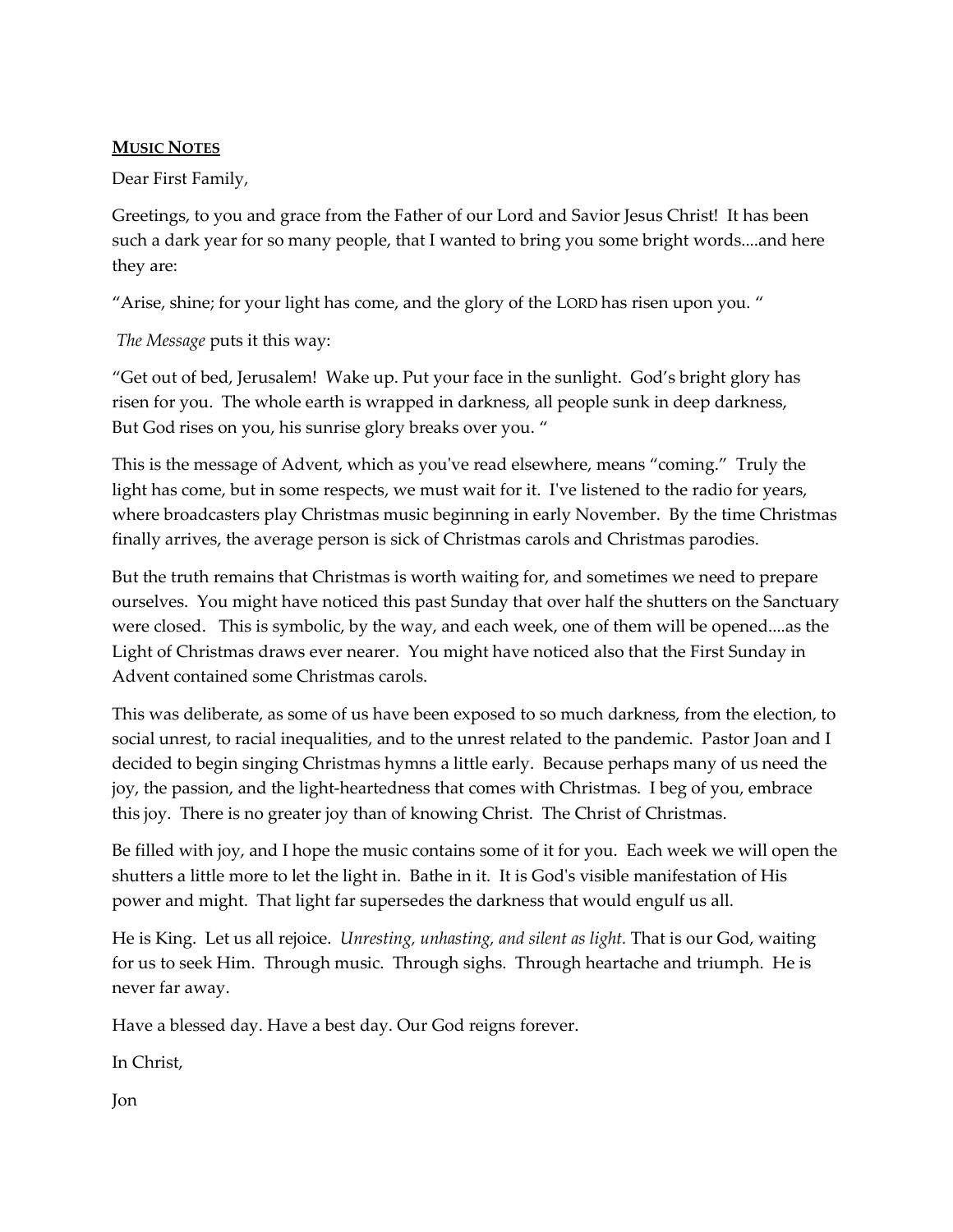# **PROPERTY COMMITTEE:**

Jon Gates, FPC organist and music director, getting his hands dirty! A big thanks to him for helping Anne Willett and the Property Committee keep our church grounds welcoming and beautiful!



### **WORSHIP COMMITTEE NEWS:**

Your First Presbyterian Church Worship Committee members continue to work hand in hand with the FPC COVID-19 Task Force. We are grateful and blessed to be in our beautiful sanctuary especially during this Advent season and we would like to thank each and every one of you for making this possible by following the guidelines set in place to keep all healthy. If you join us physically in the sanctuary, you will be greeted by one of our Social Distancing Ushers outside FPC with little friendly reminders (listed below) prior to entering the sanctuary. We love you and are doing our best to keep all healthy during these unknowing times.

Masks are required **at all times**, please bring your own mask – if you happen to leave yours at home, we do have them available at all doors.

- Practice **social distancing**.
- **Hand sanitizer** is available in pews and on the walls when entering the sanctuary.
- Please sit in the pews with the **YELLOW BOWS ONLY**.
- When entering/exiting the sanctuary **please do not linger** and remember to practice social distancing.

If you simply are not ready to physically return to the sanctuary, please know that you are dearly missed. We will be glad to deliver bulletins to you, if needed. Please call the church office if you would like to be added to the list.

> **Healthy Christmas Blessings, Cara Moody, Chairman FPC Worship Committee**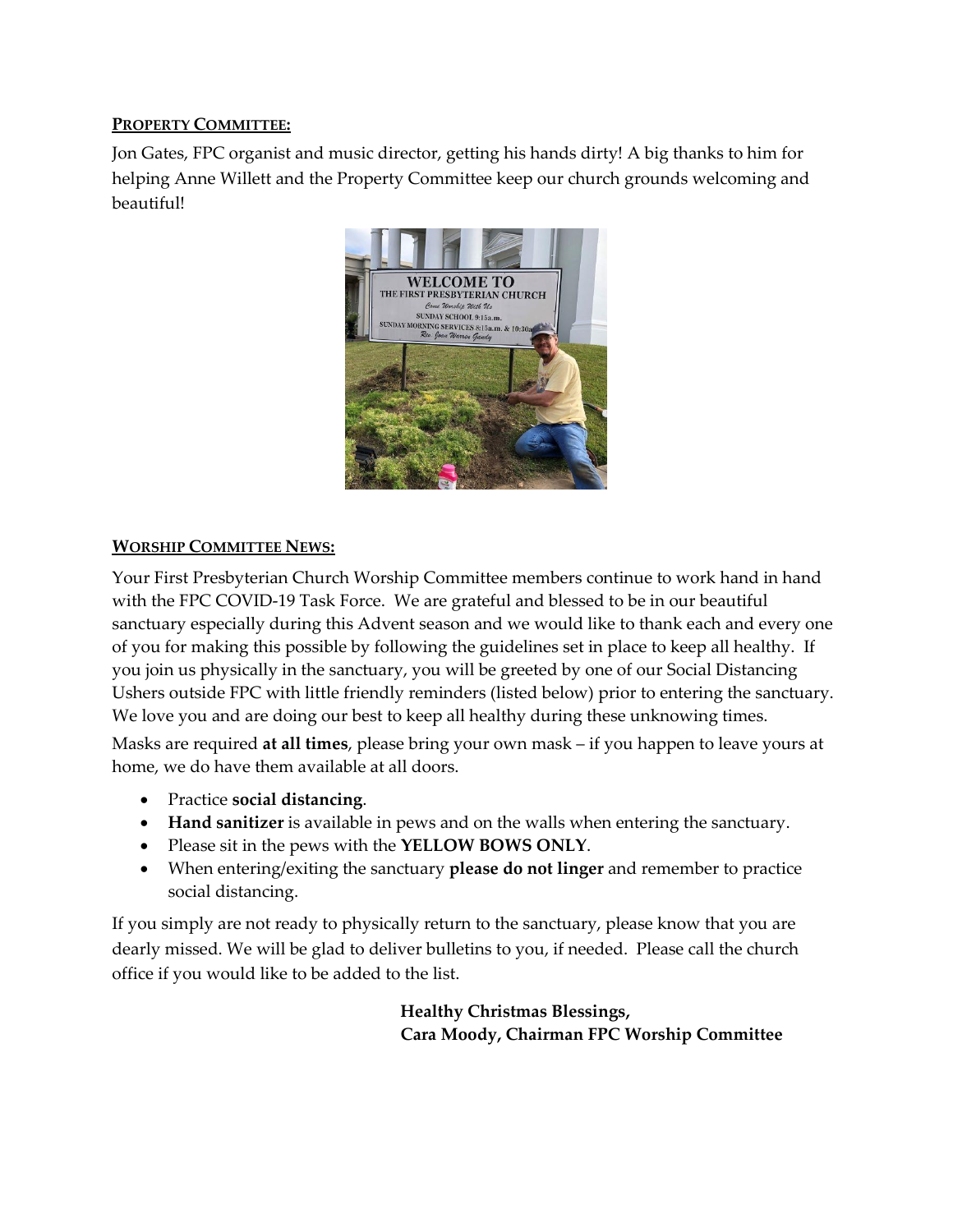#### **PRESBYTERIAN WOMEN:**



Catherine Ratcliffe (l.) and Sally Jones (r.), decorating the Sanctuary.

#### **REPORT FROM THE PRESBYTERIAN PLAYSCHOOL**

Greetings,

What an exciting December we are looking forward to! This month, we will be concentrating on experiencing the holiday season through our senses. We will learn about the feelings, textures, colors and smells and the symbols that make this time of the year so special.

The Playschool will be closed on December 24th, 25th, and 28<sup>th</sup>. We will resume on Tuesday, December 29<sup>th</sup>. We appreciate your support this year.

Wishing you and your family a Merry Christmas and a happy, healthy New Year!

### **Aretha Davis, Playschool Director**

# **REPORT FROM THE EDUCATION COMMITTEE**

On November 3 of last year, eighteen members of our congregation, including most of our teens, their parents, and others involved in youth ministry, met in our church library to brainstorm plans and ideas for the coming months. What new challenges we would be facing just four months later! But as I look back over the last eight months, I believe that despite a cataclysmic shift in how we conduct our activities, and despite the pain of separation, we have often collectively as well as individually, experienced spiritual growth. How could that not be the case, as each of us has been required to seriously examine how we best serve God during a time such as this?

As I reread Pastor Gandy's opening message in last month's November *Link* at https://www.fpcnatchez.org/newsletter, the words from Galatians 6:9 came to mind:

> "So let us not grow weary in doing what is right, for we will reap at harvest time, if we do not give up."

Sunday School classes are open for all ages for those who feel it is safe to attend. Tuesday Bible study at 11:00 is in Stratton Chapel. And very brief youth Zoom meetings are happening at 6:00 on Wednesday evenings. If anyone needs encouragement, ideas regarding Christian education, or a partner to help achieve more consistent Bible reading, please give Joan or me a call at 337-781-6114.

**Helen Smith, Chairman, FPC Education Committee**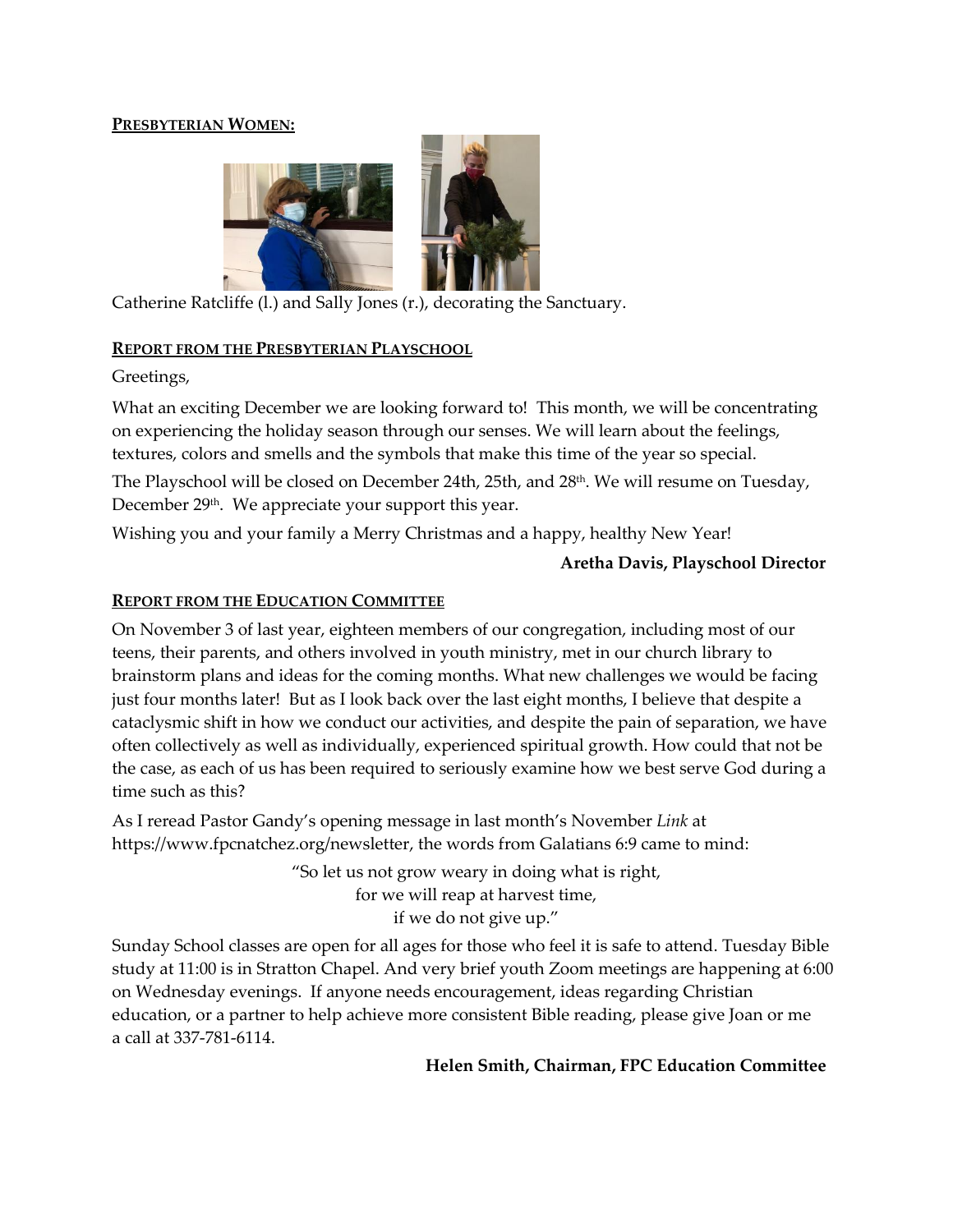**Organ concert:** Jon Gates, FPC organist and director of music, will give an organ concert on Friday, December 4, at 7 p.m. in the sanctuary of our church. The concert will feature classical organ music as well as some delightful surprises. Jon also has planned to offer some beloved Christmas carols and an opportunity for all to sing along. Please come prepared to hear the church's beautiful organ shown off at its finest. Safety guidelines will continue, with masks and safe seating arrangements required. The balcony will be opened when all safe seating on the main sanctuary floor has been closed.

**Musical Arts League program**: On Monday, December 7, at 7 p.m., the Musical Arts League will present a program in the Sanctuary at FPC, featuring a variety of local artists. Join us! *For everyone's safety, masks are required inside the church. Pews will be marked off so we can observe proper distancing.*

**8:15 Worship on Sunday:** We will have an 8:15 a.m. communion service on December 6, in Stratton Chapel. The next early service will be January 3.

**The December Stated Meeting** of the First Presbyterian Session is Monday, December 14, at 5:30 p.m. by Zoom.

**Caroling on the Steps**: FPC's annual Caroling on the Steps will be Friday, December 18, at 4:45 p.m. You are invited to come sing carols outside on the steps before entering the church for more singing and scripture reading. *For everyone's safety, masks are required inside the church. Pews will be marked off so we can observe proper distancing.* Come celebrate the season with us!

**Ordination/Installation of Officers:** At 10:30, Sunday, December 20, FPC will ordain and installment the officers in the Class of 2023. Elders are Lane Feltus, Hal Hicks, Mary Lessley, and Catherine Ratcliffe. Deacons are Ryan Sharp, Gwen Washington, and Ken Price.

**Sunday Evening Prayer and Communion Service** will be held in Stratton Chapel at 6 o'clock on December 20.

**The Pastor's Bible Study** meets on Tuesdays, at 11 a.m. in Stratton Chapel. The format will be the same as before. You may bring your Bibles or use the ones provided in the chapel.

**Upcoming Holidays**: The church offices and the Playschool will be closed Thursday, December 24; Friday, December 25; and Friday, January 1.

**Stewardship:** If you have not yet done so, you may still make a pledge for the coming year. This is your chance to make a promise to God for 2021 will include pledged monetary gift as well as your dedication to give time to the work of the church. You may call the church office to have one mailed to you or stop by and pick one up. Please give prayerful thought to those decisions in the days ahead.

**Online Giving**: For your convenience you now can give online through PayPal. You do not have to have a PayPal account. Just click the Online Donate button on our Give webpage at **https://www.fpcnatchez.org/give**. This is a great way to meet your regular commitments to the church or to make a special gift. Thank you for your faithfulness.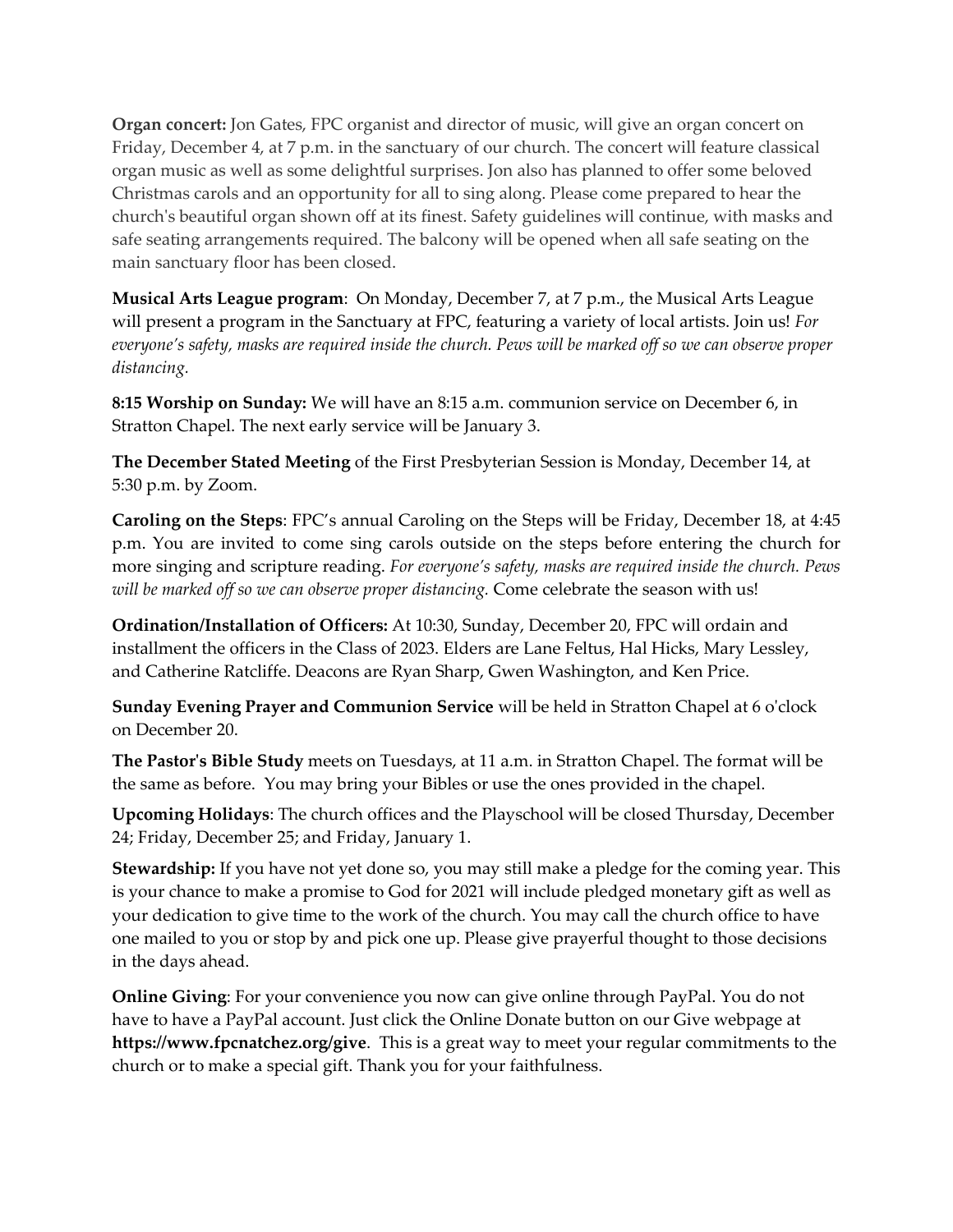**Prayer Shawl Ministry** is not meeting during this time of keeping physical distance from one another. However, individual members continue to do their work separately and doing so, to love and comfort others with their hand-made gifts. Many thanks to those who take part in this ministry.

**To have a copy of our prayer list** emailed to you, please contact the church office. Hard copies are also available in the church office if you would like to stop by and pick one up.

#### **DECEMBER BIRTHDAYS**

| <b>Claire Calhoun</b>            |
|----------------------------------|
| <b>Todd Mooney</b>               |
| <b>Ginny Borum, Burne Sharp</b>  |
| <b>Wayne Murphy</b>              |
| Lee Jones, Ron Jinkins           |
| <b>Wessye Heard</b>              |
| <b>Howard Jones</b>              |
| <b>Rusty Jenkins, Lane Rehms</b> |
| <b>Judy Moody</b>                |
| <b>Daye Dearing</b>              |
|                                  |

# **ORDER YOUR POINSETTIAS NOW**

The cost is \$20. We will place the order for you. Just fill out this form and turn it into the church office, along with your check (labeled "poinsettias"). Deadline for orders will be *Monday, December 7.*

TOTAL NUMBER of plants \_\_\_\_\_\_\_\_\_\_\_\_\_\_

# **In Memory of**

| In honor of                                                                                                     |
|-----------------------------------------------------------------------------------------------------------------|
| $\begin{tabular}{ c c c } \hline \quad \quad & \quad \quad & \quad \quad & \quad \quad \\ \hline \end{tabular}$ |
|                                                                                                                 |
| 2.                                                                                                              |
|                                                                                                                 |